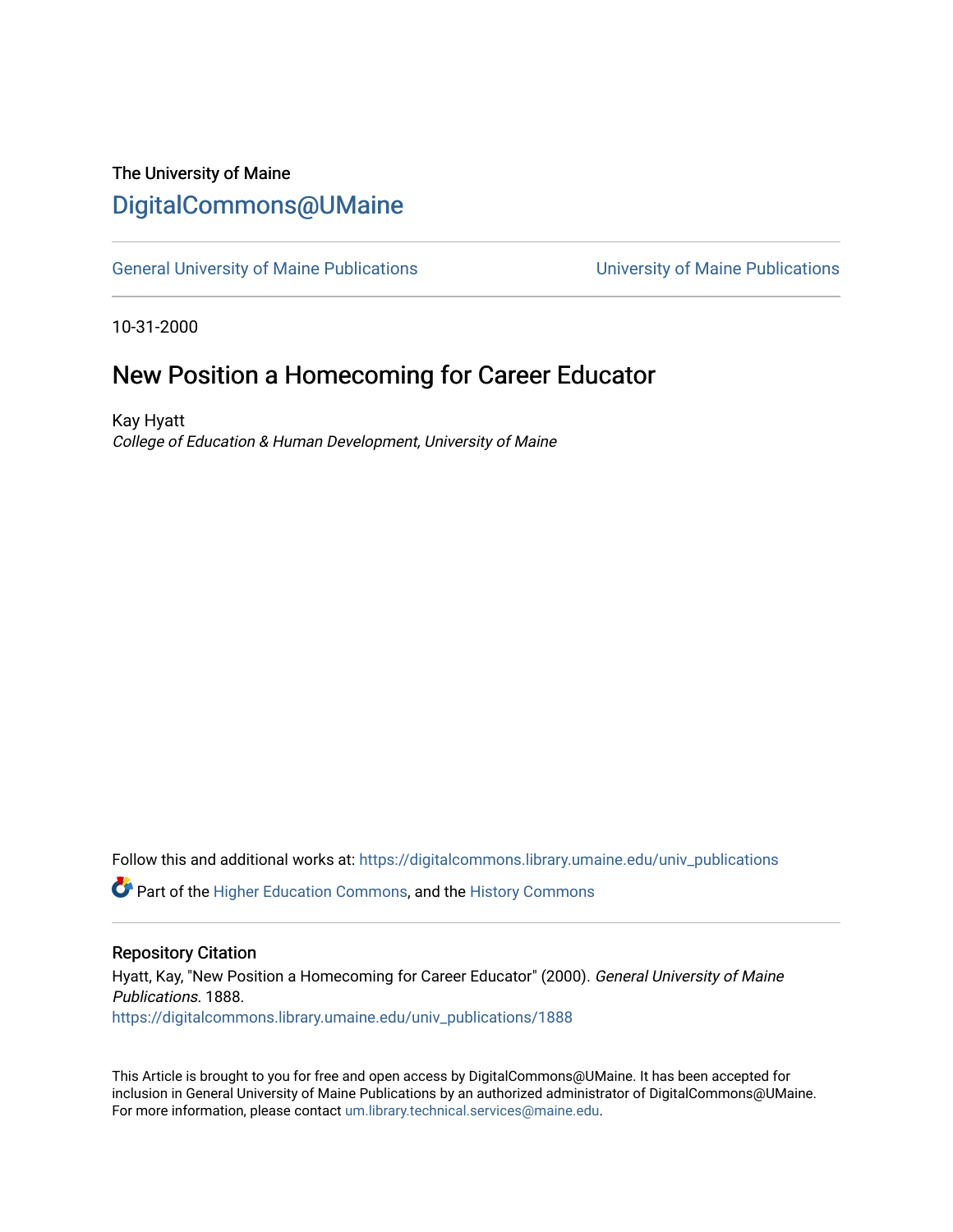# COLLEGE OF EDUCATION **& HUMAN DEVELOPMENT**

**Selected News Releases** 

# **New Position a Homecoming for Career Educator**

ORONO, Maine -- Career educator Owen J. Logue has returned to the University of Maine to coordinate and guide student academic services in the College of Education and Human Development.

As assistant dean for Academic Services, Logue provides support and direction for students progressing through their programs and undertakes special initiatives to further the College's statewide work in support of Pre-K-12 education.

Logue has extensive experience in both higher education and K-12 schools and with students of all abilities, as well as a background in social welfare. These attributes give him a broad perspective and developmental understanding of today's complex educational and societal systems and their challenges, says Robert Cobb, dean of the College of Education and Human Development.

"OJ is extremely well suited to creatively approach and enhance the overall University experience for students," says Cobb.

The position was recently reconfigured when Anne Pooler, former associate dean for Academic Services, became associate dean for Instruction, responsible for academic programming and faculty issues within the College.

For Logue, the UMaine opportunity meant a return to his home town, as well as to his alma mater and former work place. The Orono native worked at UMaine from 1984-90, first as a coordinator and counselor with Upward Bound, the federally funded educational opportunity program for high school students, and for five years with the campus' academic support Onward Program, where he was a counselor and coordinator of services for students with disabilities.

Logue, who held a similar academic services position at Providence College from 1993-95, comes to UMaine from School Union 98 in Mt. Desert, where he served as director of Special Services, overseeing special education and Title 1 services to the nine schools throughout the district. Earlier, he served as coordinator of Kennebec Valley Technical College's Education Technician Program and as a regional director for the New England Disability and Business Technical Assistance Center, providing training and technical assistance to help business and municipalities comply with the Americans with Disabilities Act. In the early '80's, he taught hearing-impaired students at Bangor High School.

Logue holds a bachelor's degree in social welfare from the University of Southern Maine, a master's and Certificate of Advanced Study in special education and counseling from UMaine and a doctorate in education, with specialization in higher education administration, from Vanderbilt